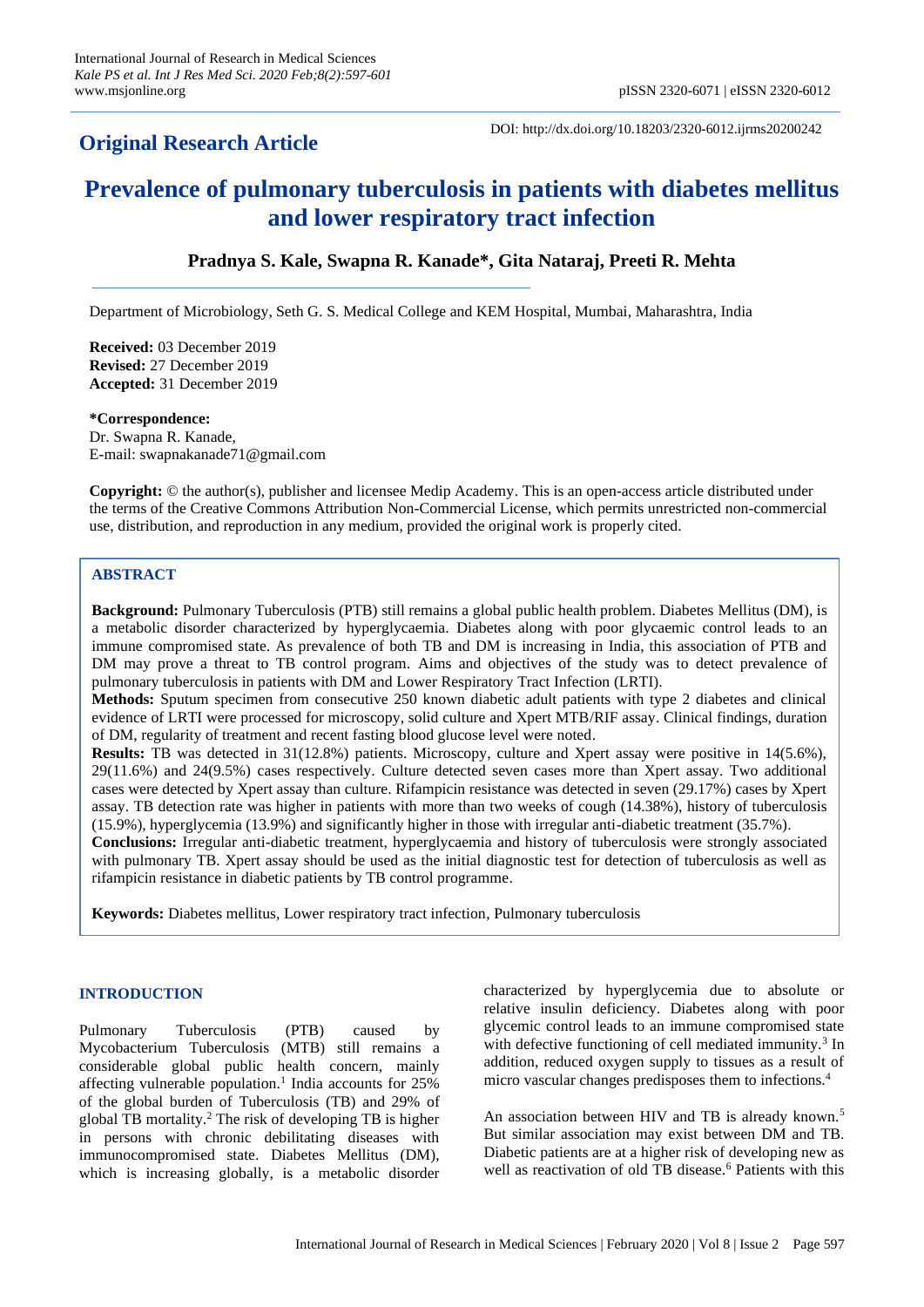dual disease may be more contagious at diagnosis, may remain infectious for longer period and uncontrolled and undiagnosed diabetes may lead to poor TB treatment outcome.7,8 As prevalence of both TB and DM is increasing in India, this association of PTB and DM may prove a threat to TB control program. Various studies have been carried out to determine the prevalence of DM in TB patients, but only limited studies are available on prevalence of TB in DM cases. Hence this study was undertaken to detect prevalence of pulmonary tuberculosis in patients with DM and Lower Respiratory Tract Infection (LRTI).

#### **METHODS**

This cross-sectional study was carried out over a period of one year (June 2015-May 2016) in a tertiary care hospital after obtaining Institutional Ethics Committee permission (IEC-II reference No EC/194/2014). 250 known diabetic adult patients of any gender, with type 2 diabetes, of any duration, irrespective of their antidiabetic drug management, with clinical evidence of LRTI, referred by clinicians for microbiological investigations and willing to give written informed consent were included in this study. Patients already on anti-TB treatment or HIV seropositive or those on prolonged steroids were excluded from study. Sample size was calculated by using following standard statistical formula –

$$
n=\frac{Z^2 P (1-P)}{d^2}
$$

Where,

n = sample size,  
95% of Z=1.96  
P = Prevalence.  

$$
d =
$$

| <b>Prevalence</b> | <b>Precision</b> |
|-------------------|------------------|
| $10 - 90\%$       | $d = 5%$         |
| ${<}10\%$         | $d = P/2$        |
| $>90\%$           | $d = 0.5(1-P)$   |

In this study, Prevalence is 8%.

Thus, using above formula; sample size  $= 176$  equivalent to 200. Here, sample size for this study was taken as 250. For qualitative data chi-square test and for quantitative data student T-test was used. p<0.05 was considered as significant.

All processing was carried out in Bio Safety Cabinet (BSC) class 2 and level 2 bio safety practices were followed. Two sputum specimens of minimum 2 ml quantity were collected in sterile container from each patient of which one was early morning specimen. Direct microscopy by Ziehl Neelsen (ZN) staining was carried out on both the specimens.

Early morning specimen was tested by Xpert MTB/RIF assay (Xpert assay). <sup>9</sup> Spot specimen was processed by digestion and decontamination with N-Acetyl-L-Cysteine (NALC)-NaOH method and concentrated by centrifugation at 3000 g for 15 minutes. Pellet obtained after centrifugation was inoculated on Lowenstein-Jensen (LJ) medium and incubated aerobically at 37°C.<sup>10</sup> Any growth observed on LJ medium was identified as MTB or Mycobacteria Other Than Tuberculosis [MOTT] using phenotypic characteristics. Any acid-fast isolate which was a slow grower, forming buff coloured colony on LJ but did not grow on LJ containing Para-Nitrobenzoic Acid (PNBA) and MPT64 positive was characterized as MTB.

For each patient, clinical signs and symptoms, duration of DM, regularity of treatment for DM, recent fasting Blood Glucose Level (BSL) and radiological findings were noted. A patient was confirmed as a case of TB if either culture or Xpert assay was positive.

#### **RESULTS**

Here, 250 patients satisfying the inclusion criteria were enrolled in this study of which eight patients were excluded due to contamination in culture or invalid result in Xpert assay. The results of 242 patients were analyzed further. Mean age of enrolled patients was 57 years (range is 39-91 years). Maximum number of MTB positive cases were detected in age group 51-60 years (33.88%) followed by 61-70 years (25.62%). 137(56.61%) patients were men and 105(43.39%) were women. MTB was detected in 31(12.8%) patients of which 26(18.97%) were men and 5(4.76%) were women. Positivity in men was significantly higher than in women with p value < $0.05$  (p value = 0.001039).

| Table 1: Comparison of mycobacterial culture with |  |
|---------------------------------------------------|--|
| microscopy and xpert MTB/RIF assay.               |  |

| <b>Test result</b>               | LJ culture<br>positive | LJ culture<br>negative |
|----------------------------------|------------------------|------------------------|
| Smear positive<br>Xpert positive | 13                     |                        |
| Smear negative<br>Xpert positive |                        |                        |
| Smear positive<br>Xpert negative |                        |                        |
| Smear negative<br>Xpert negative |                        | 211                    |
| Total                            | 79                     | 213                    |

Acid fast stained microscopy, LJ culture and Xpert assay were positive in 14(5.6%), 29(11.6%) and 24(9.5%) cases respectively. Culture as a gold standard detected 16 cases more than smear and seven cases more than Xpert assay. These seven specimens had very low bacillary load by Xpert assay and were negative by microscopy. Xpert assay detected two cases more than culture. Rifampicin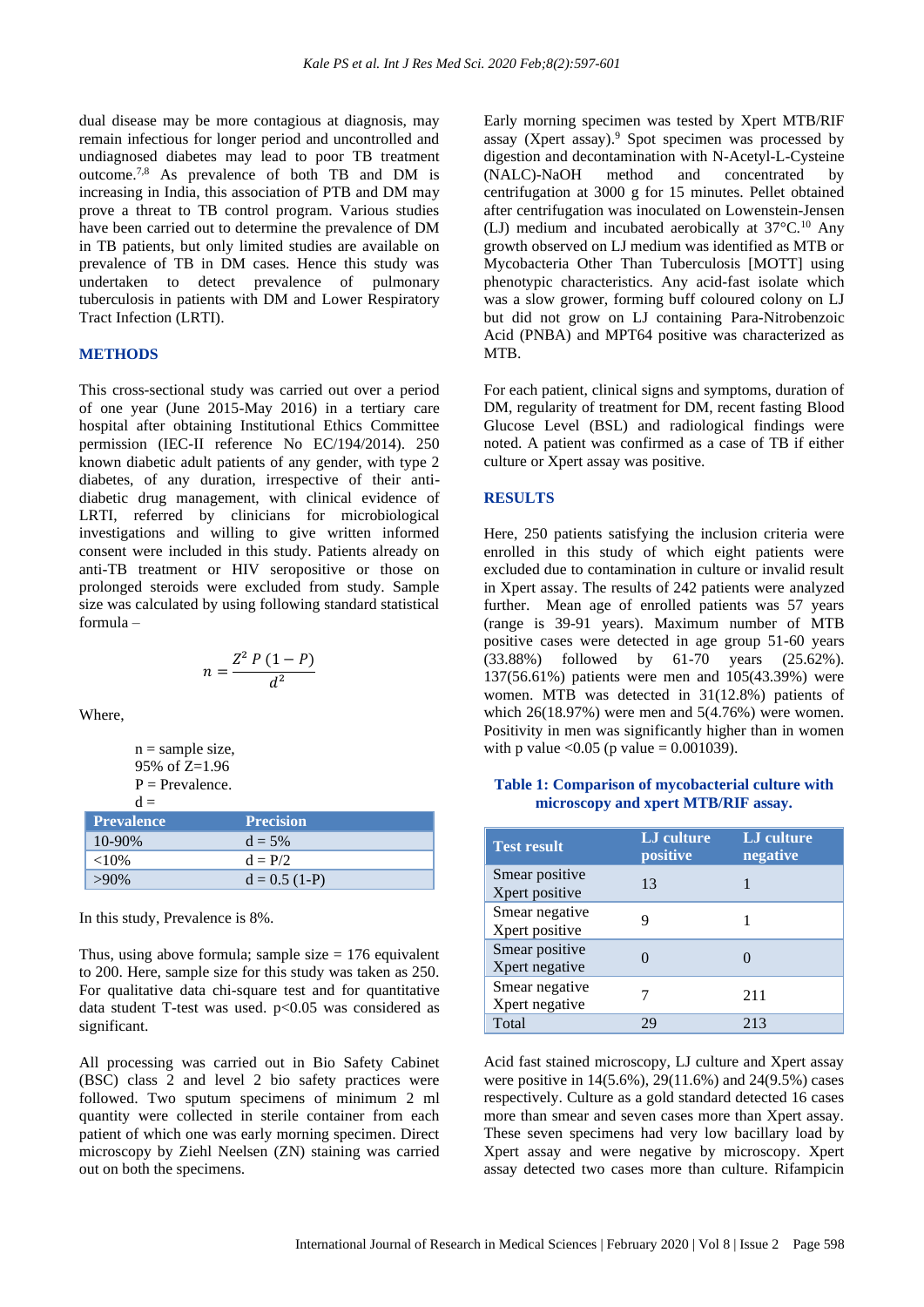resistance was detected in seven (29.17%) cases by Xpert assay. All cases positive by microscopy were also positive by culture and Xpert assay. Average duration of culture positivity was 39 days. Microscopy had 44.82% sensitivity and 99.53% specificity and Xpert assay had 75.86% sensitivity and 99.06% specificity in comparison with culture (Table 1).

TB detection rate was higher in patients with more than two weeks of cough (14.38% vs. 10.42%), with history of tuberculosis (15.9% vs. 12.12%), hyperglycemia (13.9% vs. 9.09%) and significantly higher in those with irregular

anti-diabetic treatment at p value  $\langle 0.05 \rangle$  (p value is 0.02552) (35.7% vs. 11.4%) (Table 2, 3).

## **Table 2: Comparison of TB cases with fasting plasma sugar.**

| <b>Fasting</b><br>plasma sugar<br>(mg/dl) | <b>Total</b><br>242. | TB.<br>positive<br>$(total - 31)$ | <b>TB</b> negative<br>$(total - 211)$ |  |
|-------------------------------------------|----------------------|-----------------------------------|---------------------------------------|--|
| 126                                       | 55                   | $5(9.09\%)$                       | 50(90.91%)                            |  |
| >126                                      | 187                  | 26(13.90%)                        | 161(86.10%)                           |  |

## **Table 3: TB cases (%) based on duration of cough, history of TB and DM treatment.**

|                 | <b>Duration of cough</b> |            | <b>History of TB</b> |               | <b>DM</b> treatment |             |
|-----------------|--------------------------|------------|----------------------|---------------|---------------------|-------------|
|                 | $\leq$ 2 weeks           | $>2$ weeks | <b>Present</b>       | <b>Absent</b> | Regular             | Not regular |
| Total           | 96                       | 46         | 44                   | 198           | 228                 | 14          |
| Positive (TB)   | 10                       | 21         |                      | 24            | 26                  |             |
| Percent $(\% )$ | 10.42%                   | 14.38%     | 15.9%                | 12.12%        | 11.4%               | 35.7%       |

## **DISCUSSION**

Diabetes mellitus has emerged as a growing worldwide chronic health condition, as a consequence of obesity, changing patterns of diet, physical inactivity and aging populations.<sup>11</sup> The epidemic growth of DM has occurred in developing countries where TB is highly endemic. Diabetes can worsen the clinical course of TB, and TB can worsen glycemic control in people with diabetes. $<sup>11</sup>$ </sup>

Individuals with both conditions thus require careful clinical management. Strategies are needed to ensure that optimal care is provided to patients with both diseases: TB must be diagnosed early in people with diabetes for eliminating disease and move to "End TB".<sup>8</sup>

In the present study, 242 consecutive known diabetic patients were included and tested for presence of MTB in sputum specimen by microscopy, culture and Xpert assay. MTB was detected in total 31(12.8%) patients either by microscopy or culture or Xpert assay. As a standalone test, microscopy, culture and Xpert assay detected MTB in 5.6%, 11.6% and 9.5% of the cases respectively. Other studies done on diabetic patients detected 9.5% to  $11.8\%$  cases.<sup>12-14</sup>

In the present study, culture detected seven cases more than Xpert assay. Culture is a gold standard test for diagnosis of TB. It detects only viable bacilli and has better sensitivity (10-100 bacilli / ml) as compared to Xpert assay which detects 131 bacilli / ml. Culture takes 2-8 weeks for MTB to grow due to the slow replication rate whereas Xpert assay provides result within two hours. Xpert assay result in these seven specimens were

valid as Sample Processing Control (SPC) was amplified and Probe Check Control (PCC) also worked.

Xpert assay detected seven (29.17%) cases with rifampicin resistance. Of these one (14.28%) was previously treated and six (85.71%) were newly diagnosed cases. Previous studies showed that there is greater risk of MDR-TB among patients with diabetes, compared to those without diabetes and diabetes is associated with three fold higher risk of rifampicin resistance.11,15,16 The present study was conducted in the city of Mumbai and previous reports have consistently shown higher levels of MDR-TB in Mumbai than in other parts of India.<sup>17</sup> Rifampicin resistance reported in other parts of India ranges from 1%-13% and 12%-40% in new and previously treated cases respectively.<sup>17</sup>

The rifampicin resistance rate detected in the present study is higher than the national average but similar to Mumbai data. Because of the low number of confirmed PTB cases in this study, conclusion regarding rifampicin resistance rate in diabetics compared to general population cannot be drawn. Considering the significant number of the specimens showing higher grade in microscopy and in Xpert assay and the associate rifampicin resistance, diabetic patients should be screened for TB whenever they complain of cough more than a week duration with Xpert assay being the initial diagnostic test.

Two specimens were Xpert positive and culture negative, which may be either true positive or false positive. Considering the closed system of amplification in Xpert assay, there is minimal chance of cross contamination resulting in false positive assay. Positive Xpert assay in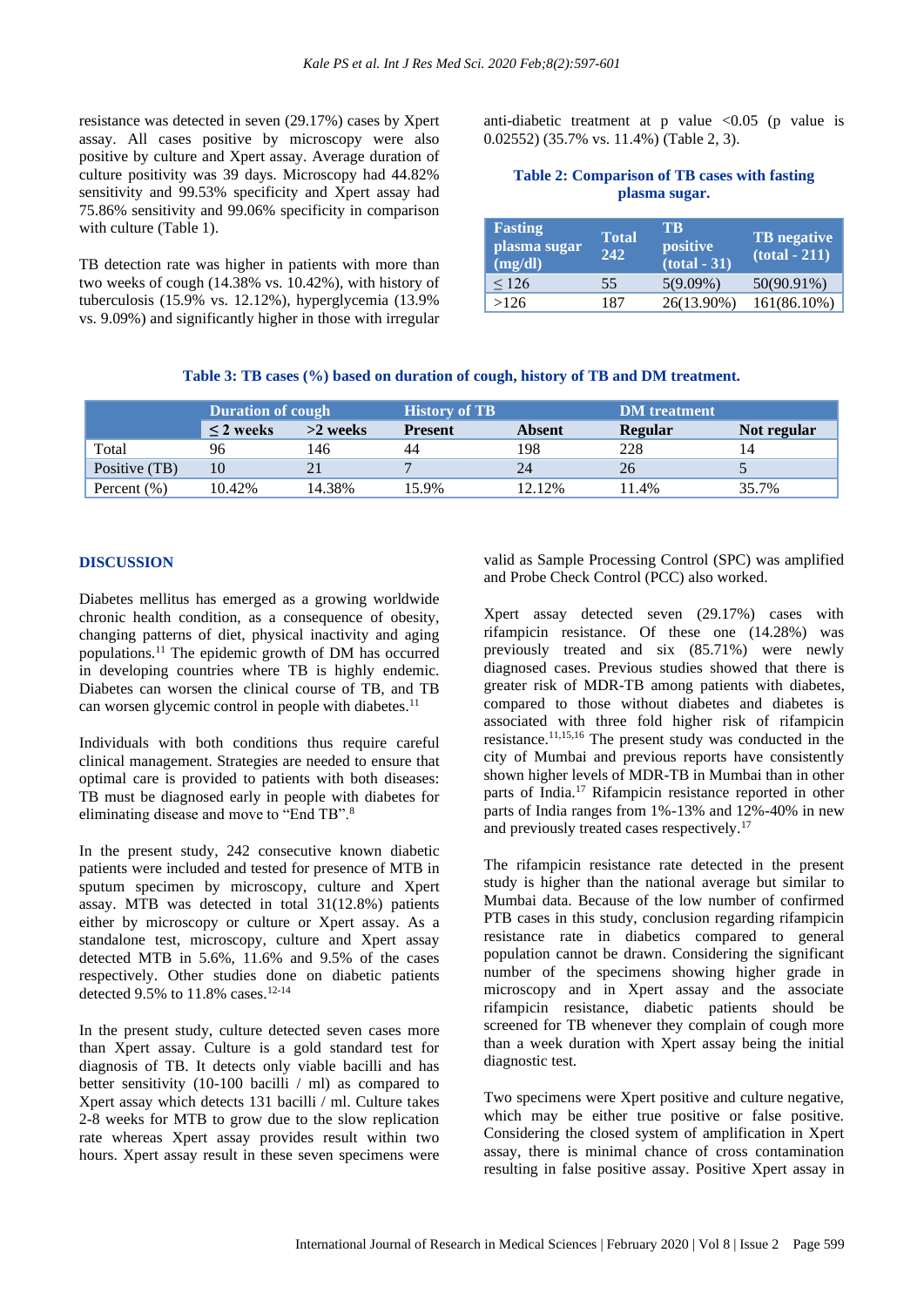these two specimens may be due to better digestion of specimen by sample reagent provided in the assay which release the bacilli. One of these two specimens was negative by microscopy and had very low bacillary load by Xpert assay. Culture may be negative because of harsher decontamination procedure killed very few bacilli present in the specimen. Use of solid LJ medium instead of the more superior option liquid culture (MGIT 960) may be another reason for culture negative results.

To study the probable predisposing factors for development of clinical PTB infection, information was collected about duration of DM, regularity of antidiabetic treatment, Fasting Plasma Sugar (FPS) level, and history of TB in past with details of present illness. With the advancement of age and duration of DM, there is gradual increase in blood sugar level, HbA1ϲ and fasting insulin level which directly correlates with increasing insulin resistance. In the present study, 41.94% of detected TB cases had a duration of diabetes  $\leq 2$  years. Regular check-up for early detection of diabetes and proper control of blood sugar level may control the physiological changes resulting in TB infection. In some studies, reported in literature, maximum cases were detected when diabetes duration >10 years. In the present study, only 5/31 TB cases had a duration of >10 years.18,19

Hyperglycemia can lead to multiple complications such as vascular disease, neuropathy and increased susceptibility to infections including MTB. It has indirect effects on macrophages and lymphocyte function leading to diminished ability to contain the organism.<sup>11</sup> It also affects chemotaxis, phagocytosis, activation and antigen presentation by phagocytes in response to MTB.<sup>11</sup> BSL >200 mg/dl can significantly reduce macrophage respiratory burst and >250 mg/dl impairs white cell function.<sup>20</sup> Chemotaxis of monocytes is also impaired and this defect does not improve with insulin.<sup>21</sup> Thus, depressed immunological functions in DM might predispose a patient to infections, the control of which requires cell mediated immunity, such as tuberculosis. Thus, increased duration of diabetes leads to increased hyperglycemia. In the present study, 26/ 187(13.90%) TB positive cases were detected in patients when FPS >126 mg/dl and 5/55(9.09%) than cases with controlled FPS <126 mg/dl (Table 2). This finding is statistically not significant. More studies are required to comment on effect of hyperglycemia on association with TB as compared to the duration of DM and controlled diabetes is not a risk factor for TB.

Prediabetes and diabetes may affect the risk of latent, primary and reactivation tuberculosis.<sup>21</sup> Reactivation of TB may occur when a person suffered from TB in the past develop immunocompromised condition. Such situation may occur in diabetes cases due to poor glycemic control. In the present study, TB was detected in 15.9% of patients with previous history of TB as against 12.12% without it (Table 3).

Another important finding in the present study was that those who were not taking regular DM treatment had higher TB positivity (35.7%) as compared to those on regular treatment (11.4%). The difference was statistically significant with  $p$  value <0.05 (p value is 0.02552) (Table 3). Insulin is the medical treatment for type 1 DM and Oral Hypoglycemic Agents (OHA) for type 2 DM. The main function of insulin or OHA is to utilize glucose or to decrease insulin resistance. Thus, irregular diabetes treatment causes uncontrolled and deranged blood sugar levels and poor glycemic control.

In the present study, 14.38% of patients with cough duration >2 weeks and 10.42% patients with cough duration  $\leq$ 2 weeks had PTB (Table 3). The difference is not statistically significant at p< 0.05 (p value is 0.3663). Since TB was detected even in patients with a  $\leq 2$  weeks cough, a strong suspicion of tuberculosis in symptomatic diabetic patients with cough duration even less than two weeks is important.

In the present study, 137 men (56.61%) and 105 women (43.39%) were included. Male to female ratio was 1.3: 1. MTB detection rate was more in men (18.97%) as compared to women (4.76%). This result was statistically significant at p value  $\langle 0.05$  (p value is 0.001039). As per the global prevalence of DM, diabetes is higher in men than women (215.2 million Men vs. 199.5 million Women).<sup>22</sup>As diabetes mellitus is more common in men than in women, chances of acquiring TB are higher in males than in females. Male predominance may be due to more exposure to risk factors such as smoking, outdoor activity, HIV-TB co-infection and airborne transmissibility of the pathogen. In case of females, there is under notification due to socioeconomic and cultural factors which become barriers in accessing health care for women.<sup>23</sup> Being a tertiary care center, there is a possibility of referral bias while selecting diabetes patients with lower respiratory tract infections. It is also possible that the use of a liquid culture system could have improved detection rate.

## **CONCLUSION**

Irregular anti-diabetic treatment, hyperglycemia and history of tuberculosis were strongly associated with pulmonary TB. Xpert MTB/RIF assay should be used as the initial diagnostic test for detection of tuberculosis as well as rifampicin resistance in diabetic patients by TB control programme. At the same time, all suspected TB-DM patients should also undergo TB culture for confirmation.

## **ACKNOWLEDGEMENTS**

City TB Officer (CTO) from Mumbai District Tuberculosis Control Society provided the consumables required for Xpert MTB/RIF assay under Revised National Tuberculosis Control Program (RNTCP).

*Funding: No funding sources Conflict of interest: None declared*